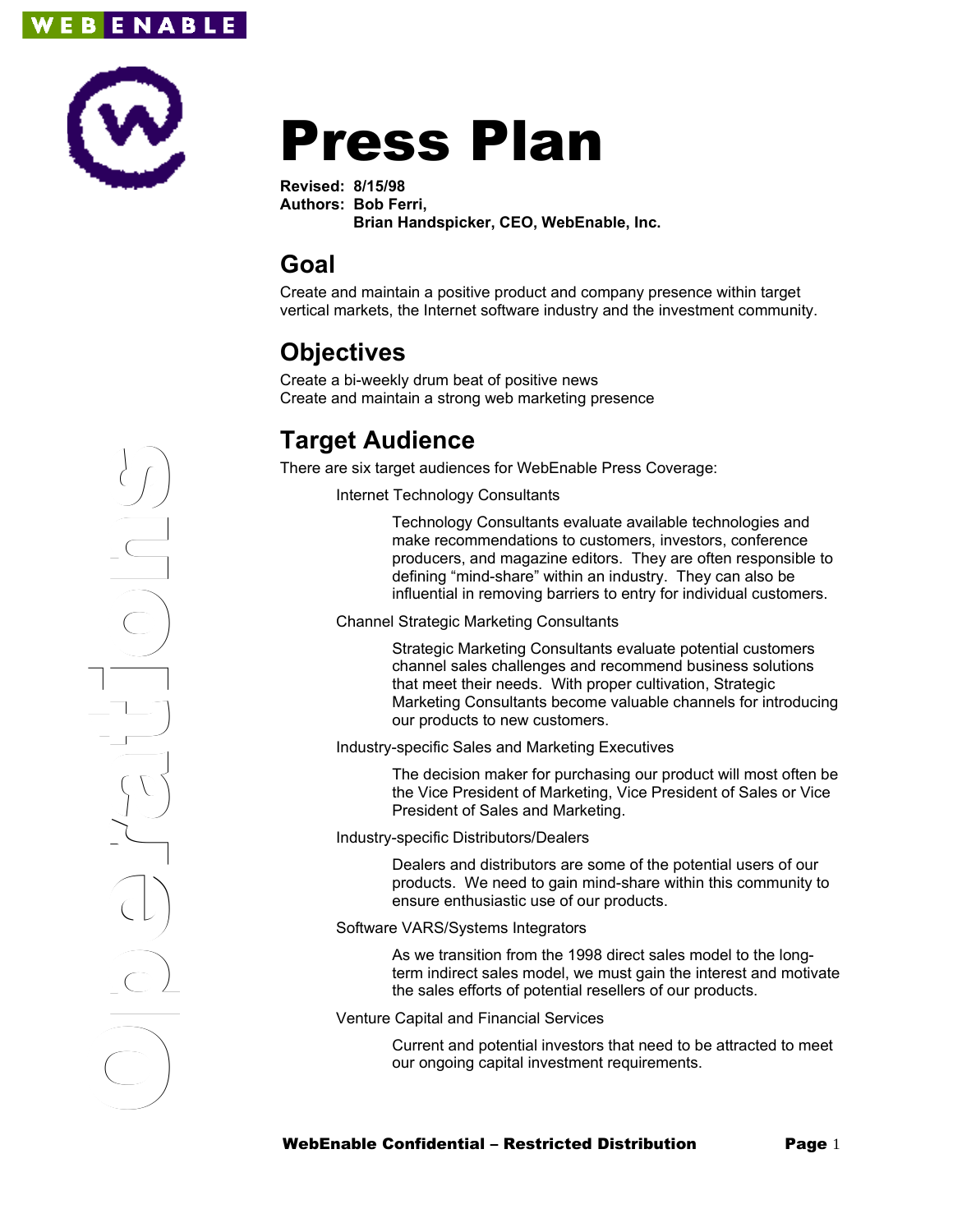# **Press Plan**

| <b>Related Events</b> |                                   | <b>Date</b>                                                                                                                                                      | Release/Collateral/Event                                                                                                                                                                                                                                                                                                                                                                                                                                                                   | <b>Probability</b>                                                                                    |
|-----------------------|-----------------------------------|------------------------------------------------------------------------------------------------------------------------------------------------------------------|--------------------------------------------------------------------------------------------------------------------------------------------------------------------------------------------------------------------------------------------------------------------------------------------------------------------------------------------------------------------------------------------------------------------------------------------------------------------------------------------|-------------------------------------------------------------------------------------------------------|
| Mar 30-31 InfoTest    |                                   | <b>Monthly</b><br>As Need                                                                                                                                        | WebEnable Newsletter<br>WebEnable Flash                                                                                                                                                                                                                                                                                                                                                                                                                                                    |                                                                                                       |
| May 4-6               | Post-mortem<br><b>NMCS Annual</b> | 3/31/98<br>6/nn/98<br>5/ 6/98<br>5/ 5/98<br>5/17/98<br>8/10/98<br>8/17/98<br>8/24/98<br>8/31/98<br>9/ 8/98<br>9/8/98<br>9/15/98<br>9/22/98<br>9/29/98<br>10/6/98 | InfoTest Testbed Success<br>Jeff Timmons/Frank Dodge Join BoA<br>WebEnable joins NCMS Consortium<br><b>SCA Product Announcement</b><br><b>SCA Product Beta Test</b><br>Syncra Partner Program<br>C3I Partner Program<br>Centra Partner Program<br>Concentus Partner Program<br><b>SCA Product General Release</b><br>Announcement of Startup Financing<br>HP Domain Partner Program<br>Digital Internet Partner Program<br>Sun 100% Pure Java Partner Program<br>MatrixOne Partner Program | 0.8<br>1.0<br>1.0<br>1.0<br>1.0<br>1.0<br>1.0<br>0.9<br>0.9<br>1.0<br>0.9<br>0.9<br>1.0<br>0.9<br>0.5 |
|                       |                                   | nn/nn/nn<br>nn/nn/nn<br>nn/nn/98                                                                                                                                 | Automotive Working Group Program<br>Benchmarking Partners Program<br>Announcement of First Round Financing                                                                                                                                                                                                                                                                                                                                                                                 | 0.5<br>0.5<br>0.8                                                                                     |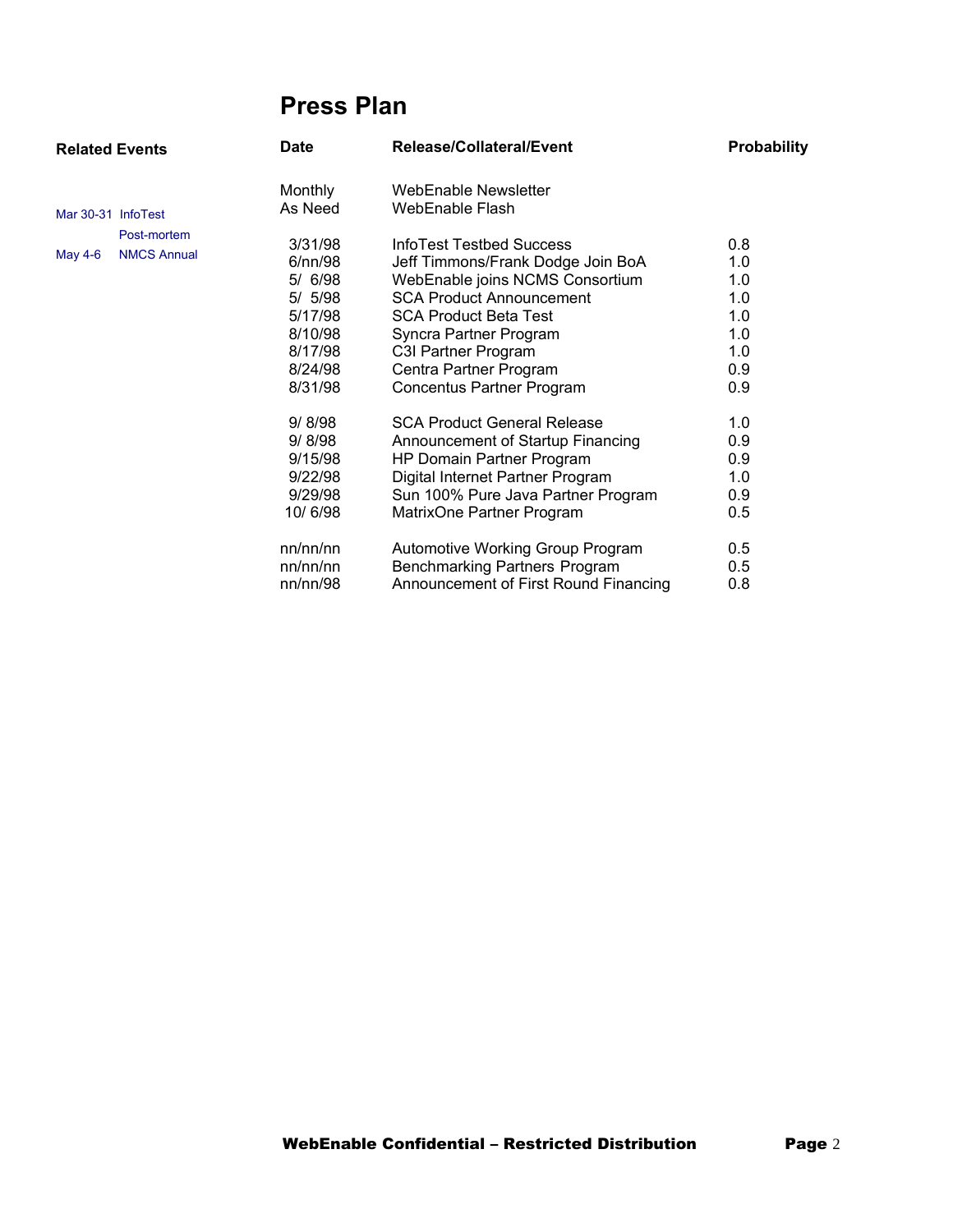# **Appendix A - Potential Press Releases**

| nn/nn/nn | MacNeal-Schwendler OEMs WebEnable                      | $0.5\,$ |
|----------|--------------------------------------------------------|---------|
| nn/nn/nn | ImageLabs OEMs WebEnable                               | u.s     |
| nn/nn/nn | <tbd> Buys WebEnable Product</tbd>                     | 0.7     |
| nn/nn/nn | Design Partner Program                                 | 1.0     |
| nn/nn/nn | <b>WE Moves to New Quarters</b>                        | 0.8     |
| nn/nn/nn | <b>SCA Product Wins Best of Show</b>                   | 0.4     |
| nn/nn/nn | SCA Product Top-rated by                               | 0.4     |
| nn/nn/nn | <company> Joins Design Partner Program</company>       | 0.5     |
| nn/nn/nn | <company> Joins Channel Partner Program</company>      | 0.5     |
| nn/nn/nn | Netscape Partner Program                               | 0.9     |
| nn/nn/nn | Oracle Partner Program                                 | 0.7     |
| nn/nn/nn | Microsoft Partner Program                              | 0.7     |
| nn/nn/nn | Open Market Partner Program                            | 0.5     |
| nn/nn/nn | IBM Lotus Partner Program                              | 0.5     |
| nn/nn/nn | IBM NetCommerce Partner Program                        | 0.3     |
| nn/nn/nn | WebEnable joins CPFR Consortium                        | 0.7     |
| nn/nn/nn | WebEnable joins AWG Consortium                         | 0.7     |
| nn/nn/nn | WebEnable joins OBI Consortium                         | 0.7     |
| nn/nn/nn | WebEnable joins ERP API Consortium                     | 0.5     |
| nn/nn/nn | WebEnable joins NIIIP Consortium                       | 0.5     |
| nn/nn/nn | <b>DASCOM Partner Program</b>                          | 1.0     |
| nn/nn/nn | Pandesic Partner Program                               | 0.5     |
| nn/nn/nn | SAP Partner Program                                    | 0.5     |
| nn/nn/nn | <b>Manugistics Partner Program</b>                     | 0.3     |
| nn/nn/nn | MetaSys Partner Program                                | 0.3     |
| nn/nn/nn | <b>I2 Technologies Partner Program</b>                 | 0.3     |
| nn/nn/nn | MacNeal-Schendler Partner Program                      | 0.5     |
| nn/nn/nn | Parametric Technologies Partner Program                | 0.5     |
| nn/nn/nn | <b>SDRC Partner Program</b>                            | 0.3     |
| nn/nn/nn | <b>InParts Partner Program</b>                         | 0.7     |
| nn/nn/nn | Incentive Systems Partner Program                      | 0.7     |
| nn/nn/nn | <edi supplier=""> Partner Program</edi>                | 0.5     |
| nn/nn/nn | <erp integration="" supplier=""> Partner Program</erp> | 0.5     |
| nn/nn/nn | RSA Partner Program                                    | 0.5     |
| nn/nn/nn | Raptor Partner Program                                 | 0.5     |
| nn/nn/nn | International Communications Partner Program           | 0.3     |
| nn/nn/nn | Alis Technologies Partner Program                      | 0.5     |
| nn/nn/nn | Visigenix Partner Program                              | 0.3     |
| nn/nn/nn | Orbix Partner Program                                  | 0.3     |
| nn/nn/nn | Silknet Partner Program                                | 0.3     |
| nn/nn/nn | <b>WebLine Partner Program</b>                         | 0.3     |
| nn/nn/nn | Pangaea Partner Program                                | 0.3     |
| nn/nn/nn | Calico Partner Program                                 | 0.3     |
| nn/nn/nn | <b>Trilogy Partner Program</b>                         | 0.3     |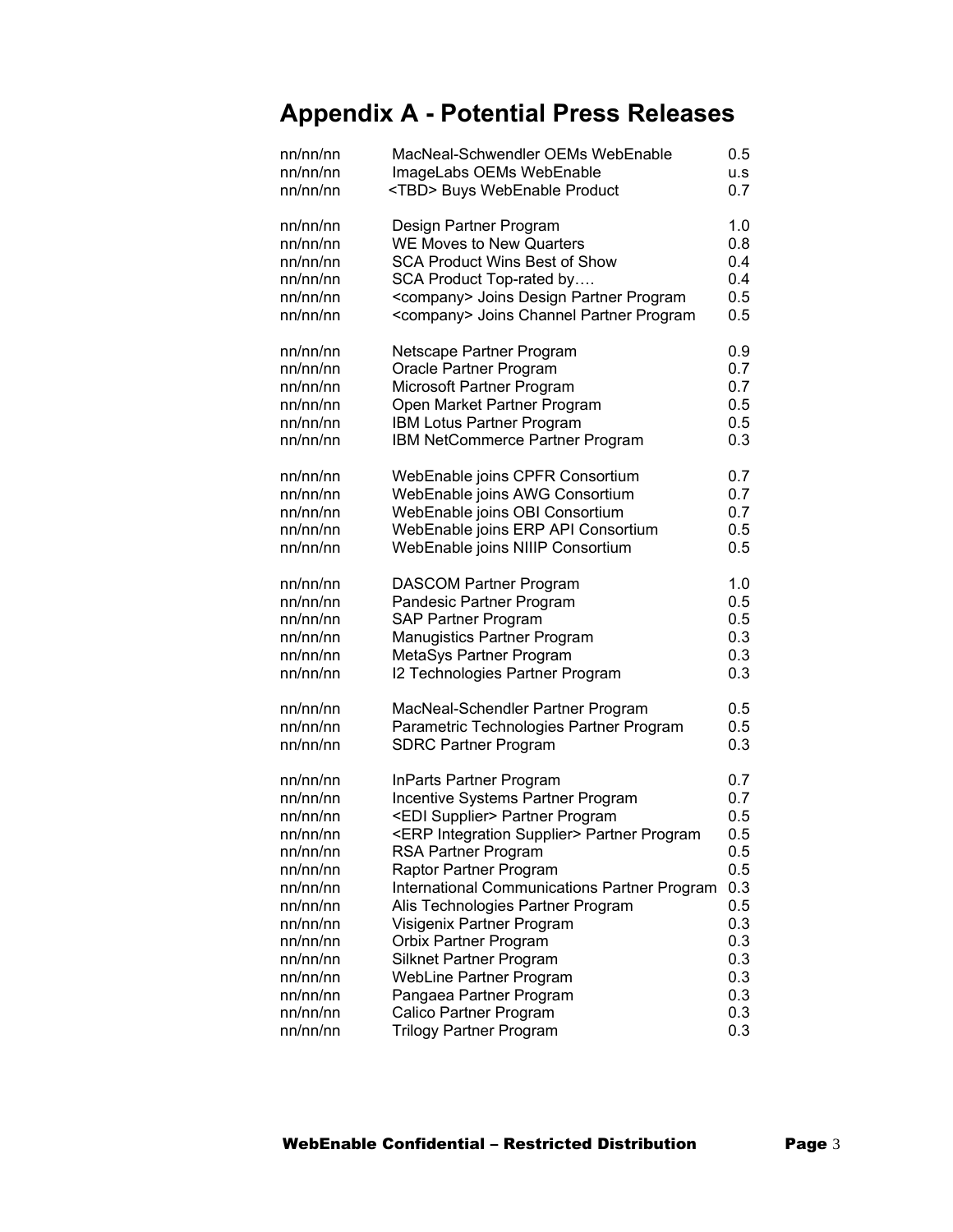| nn/nn/nn | Robert Minuik & Associates Channel Partner | 0.5     |
|----------|--------------------------------------------|---------|
| nn/nn/nn | <b>KPMG Channel Partner</b>                | $0.5\,$ |
| nn/nn/nn | Digital Channel Partner                    | 0.5     |
| nn/nn/nn | <b>IBM Lotus Channel Partner</b>           | $0.5\,$ |
| nn/nn/nn | <b>HP Channel Partner</b>                  | 0.5     |
| nn/nn/nn | Samsung SDS Channel Partner                | $0.5\,$ |
| nn/nn/nn | <b>Price Waterhouse Channel Partner</b>    | 0.5     |
| nn/nn/nn | Cambridge Technology Partners Channel      | 0.3     |
| nn/nn/nn | <b>BayState Computing Channel Partner</b>  | 0.3     |
| nn/nn/nn | <b>Workgroup Solutions Channel Partner</b> | 0.3     |
| nn/nn/nn | Service.net Channel Partner                | 0.7     |
| nn/nn/nn | <b>MCI Channel Partner</b>                 | 0.6     |
| nn/nn/nn | <b>AMPeMerce Channel Partner</b>           | 0.5     |
| nn/nn/nn | Vertical.net Channel Partner               | 0.5     |
| nn/nn/nn | <b>M.net Channel Partner</b>               | 0.4     |
| nn/nn/nn | <b>Wiz.net Channel Partner</b>             | 0.4     |
| nn/nn/nn | ATT Worldnet Channel Partner               | 0.3     |
| nn/nn/nn | <b>Sprint Channel Partner</b>              | 0.3     |
| nn/nn/nn | <b>PSInet Channel Partner</b>              | 0.3     |
| nn/nn/nn | Intelisys Channel Partner                  | 0.3     |
| nn/nn/nn | Internet Commerce Services Channel Partner | 0.3     |
| nn/nn/nn | Kinkos Partner Program                     | 0.3     |
| nn/nn/nn | iPrint Partner Program                     | 0.3     |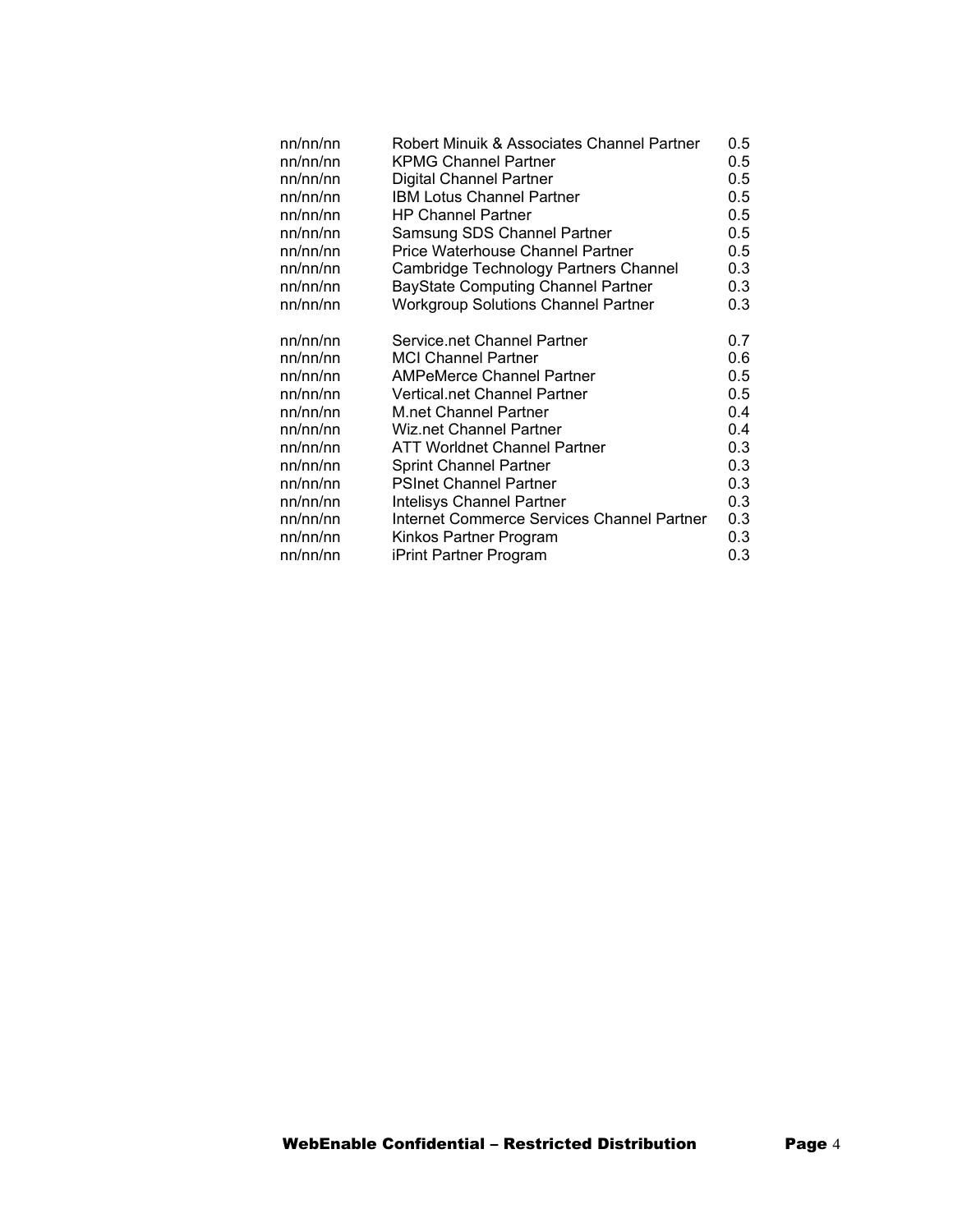### **Appendix B – Target Periodicals**

Magazines, newspapers and newsletters that WebEnable targets with press releases, letters to the editor, op-eds, articles and sneak previews.

#### **Internet Technology Periodicals:**

CIO Magazine WebWeek WebMaster Java Developers Magazine (?) Network Computer Magazine Internet World Object Magazine Wired

#### **Channel Strategic Marketing Periodicals:**

Sales and Marketing News Sales and Field Force Automation

#### **Industry-specific Distribution/Supply Chain Periodicals:**

Industrial Distribution MRO Distributor PT Distributor TED – The Electrical Distributor Today's Distributor

#### **Industry-specific Marketing Periodicals:**

#### **Software VAR Periodicals:**

VAR Business Reseller Management

#### **Financial Services and Investor Periodicals:**

**WSJ** Boston Globe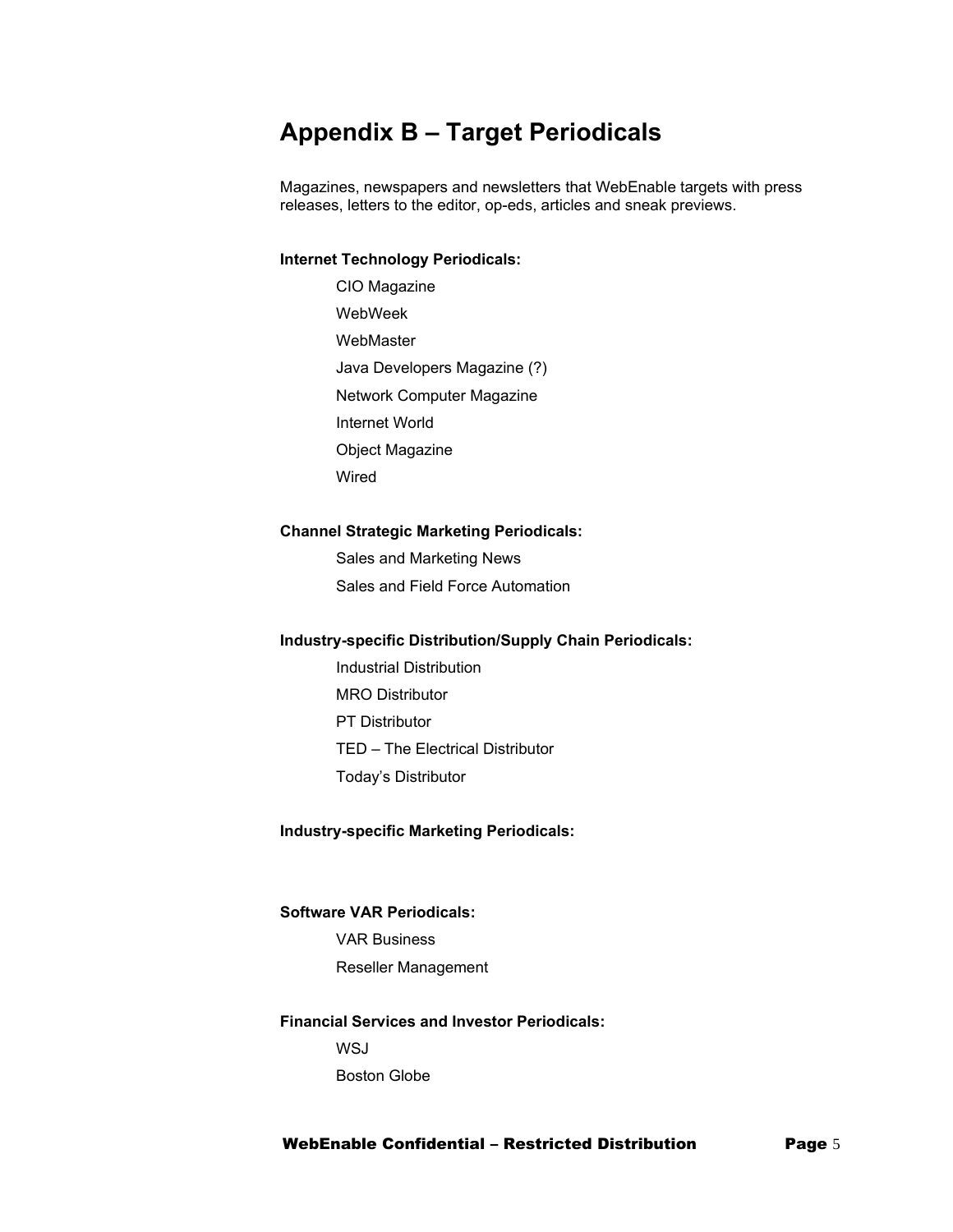### **Appendix C – Target Consultancies**

#### **Internet Technology Consultancies:**

Forrester Research The Aberdeen Group The Gartner Group

#### **Channel Strategic Marketing Consultancies:**

The Washburn Group (Bob Washburn) Robert Rohr & Associates Results Now! (Laura Andrus) Insight Technologies (Jim Dickie) Encore Group (Tim Schmidt) Miller Consulting

#### **Industry-specific Distribution/Supply Chain Consultancies:**

Robert Miniuk & Associates (Electrical/Electronic Pricing) Incentive Management Systems

**Industry-specific Marketing Consultancies:**

### **Software VAR Consultancies:**

Induistrial Strength Software

#### **Financial Services and Investor Consultancies:**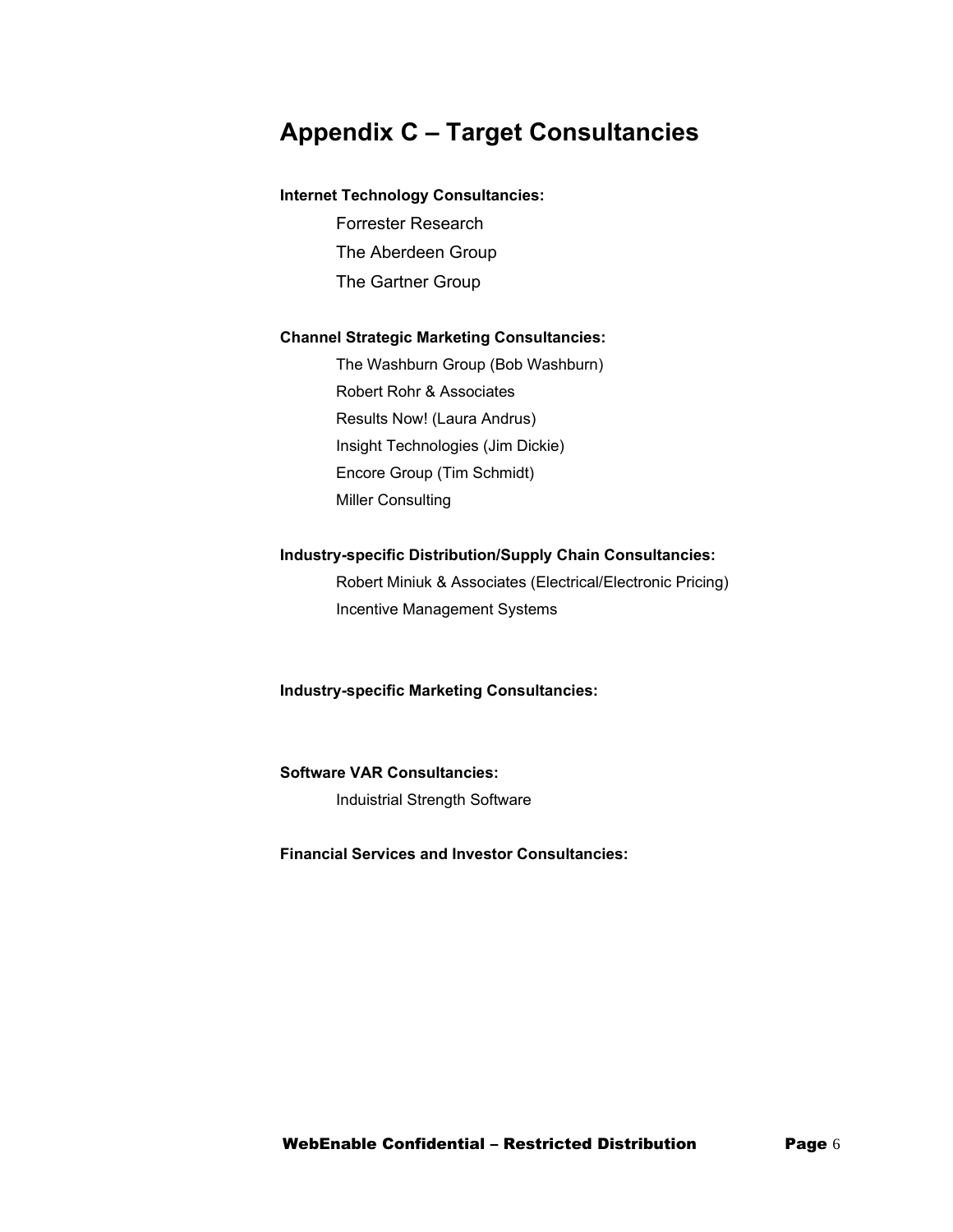### **Appendix D – Target Financial Institutions & Investors**

#### **Investment Banks, Securities Firms, Market Makers**

Adams, Harkness & Hill

Alex Brown

Montgomery

#### **Venture Capital Firms**

Internet Capital (Walter Buckley) Menlo Venture Partners (Mark Seagle) One Liberty (Duncan McCallan) Matrix Venture Partners (Mike Humphries)

Keystone Capital Longworth Management (Paul Margolis) Northbridge (Jamie Highland Capital Kleiner Perkins Atlas Bessemer **Trident** Sigma Sierra Claflin MTDC